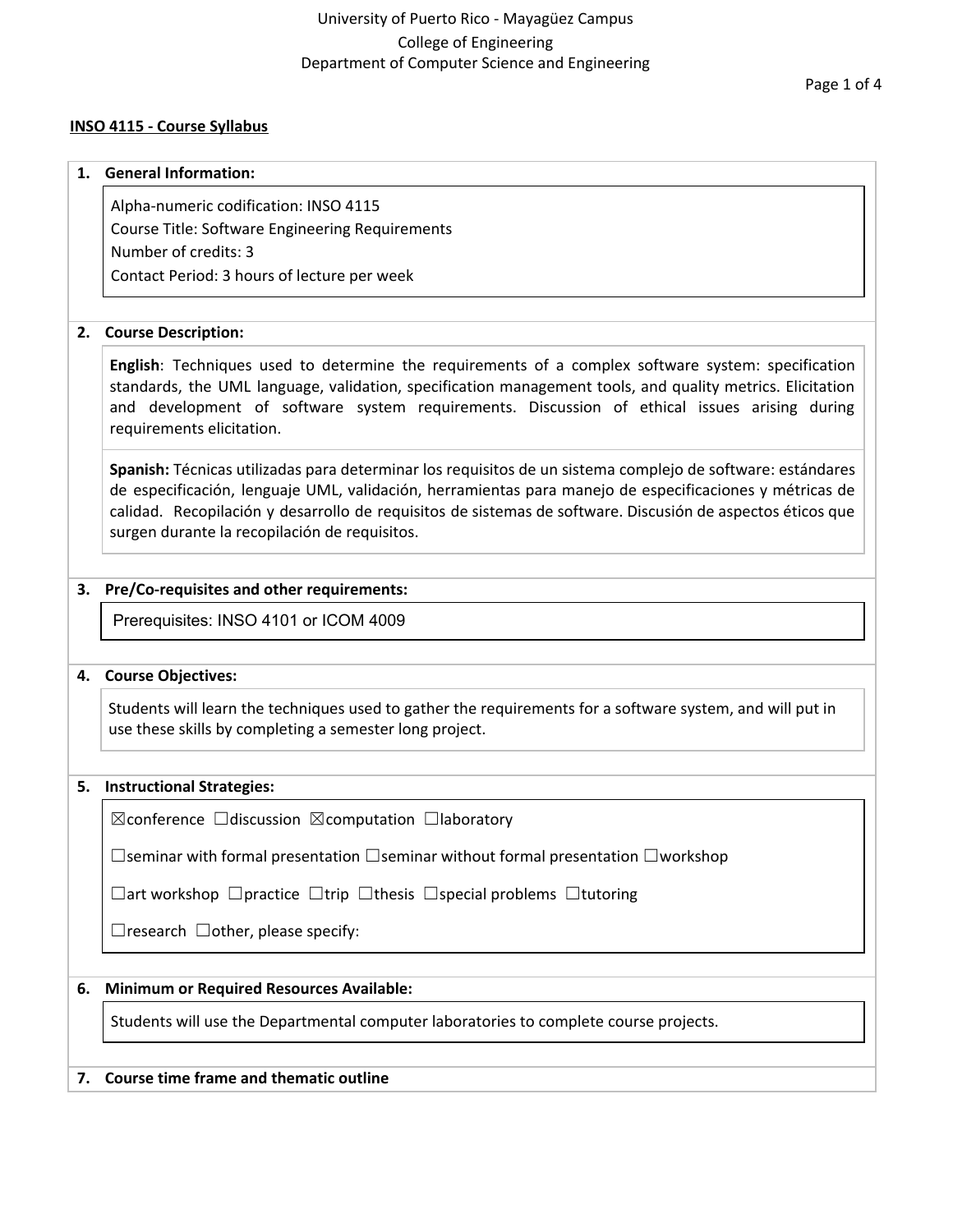| <b>Outline</b>                              | <b>Contact Hours</b> |
|---------------------------------------------|----------------------|
| Introduction                                | 1                    |
| Requirements engineering process            | 3                    |
| Requirements analysis                       | 6                    |
| Requirements elicitation                    | 12                   |
| Requirements specification                  | 10                   |
| Scope and change management                 | 4                    |
| <b>Quality metrics</b>                      | 3                    |
| Validation and verificaction                | $\overline{2}$       |
| <b>Exams and discussions</b>                | 4                    |
| Total hours: (equivalent to contact period) | 45                   |

### **8. Grading System**

 $\boxtimes$ Quantifiable (letters)  $\Box$  Not Quantifiable

#### **9. Evaluation Strategies**

|                         | Quantity | Percent |
|-------------------------|----------|---------|
| $\boxtimes$ Exams       | 2        | 35%     |
| $\boxtimes$ Final Exam  | 1        | 25%     |
| $\square$ Short Quizzes |          |         |
| $\Box$ Oral Reports     |          |         |
| $\Box$ Monographies     |          |         |
| $\square$ Portfolio     |          |         |
| $\boxtimes$ Projects    | 1        | 40%     |
| $\square$ Journals      |          |         |
| $\Box$ Other, specify:  |          |         |
| <b>TOTAL:</b>           |          | 100%    |

#### **10. Bibliography:**

- 1. Karl E. Wiegers and Joy Beatt, *Software Requirements*, 3rd ed., Microsoft Press, 2013.
- 2. Dean Leffingwell, *Agile Software Requirements: Lean Requirements Practices for Teams, Programs, and the Enterprise,* Addison-Wesley, 2011.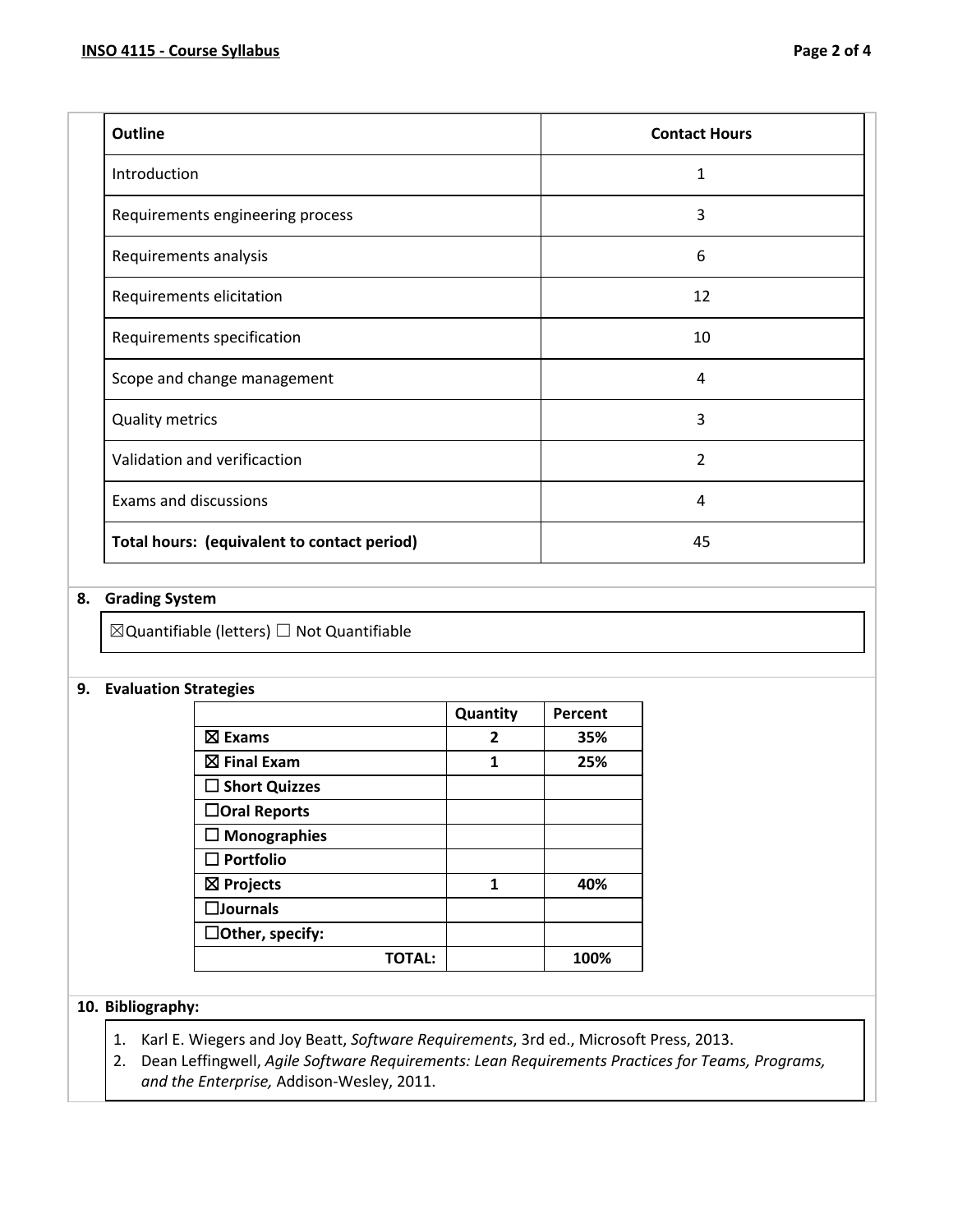- 3. Karl Wiegers, *More About Software Requirements: Thorny Issues and Practical Advice*, Microsoft Press 2010.
- 4. Elizabeth Hull, Ken Jackson, and Jeremy Dick, *Requirements Engineering*, 3rd ed., Springer, 2011.
- 5. Association for Computing Machinery, Software Engineering Code of Ethics and Professional Practice, 1999, http://www.acm.org/about/se-code
- 6. Yingxu Wang, Software Engineering Foundations: A Software Science Perspective, CRC Press, 2007. [Classic Book] http://dx.doi.org/10.1201/9780203496091. [Available via CRCnetBASE, UPRM General Library Databases]
- 7. A. Rashid, J. Weckert, and R. Lucas, "Software Engineering Ethics in a Digital World," Computer, vol. 42, no. 6, pp. 34–41, 2009. http://dx.doi.org/10.1109/MC.2009.200 [Available via IEEE Xplore, UPRM General Library Databases]

#### **11. Course Outcomes**

| Upon completion of this course the student will be able to:                                                                                                                | Program Student<br>Outcomes Impacted |
|----------------------------------------------------------------------------------------------------------------------------------------------------------------------------|--------------------------------------|
| 1. Work as part of a team to develop effective functional and other<br>technical requirements that are complete, concise, correct,<br>consistent, testable and unambiguous | 5                                    |
| 2. Select the appropriate requirements elicitation techniques to<br>identify requirements for a new software system                                                        |                                      |
| 3. Design software prototypes and minimum viable products to<br>validate requirements, flesh out hidden requirements and clarify<br>fuzzy functional requirements          | 2                                    |
| 4. Effectively analyze requirements and prioritize according to user<br>needs                                                                                              |                                      |
| 5. Create an industry-standard requirements specification to<br>communicate requirements to a broad set of stakeholders.                                                   | 3                                    |
| 6. Use modern software engineering tools to specify, validate,<br>document and manage changes to requirements.                                                             | 6                                    |

#### **12. According to Law 51**

Students will identify themselves with the Institution and the instructor of the course for purposes of assessment (exams) accommodations. For more information please call the Student with Disabilities Office which is part of the Dean of Students office (Office #4) at (787)265-3862 or (787)832-4040 extensions 3250 or 3258.

#### **13. Academic Integrity**